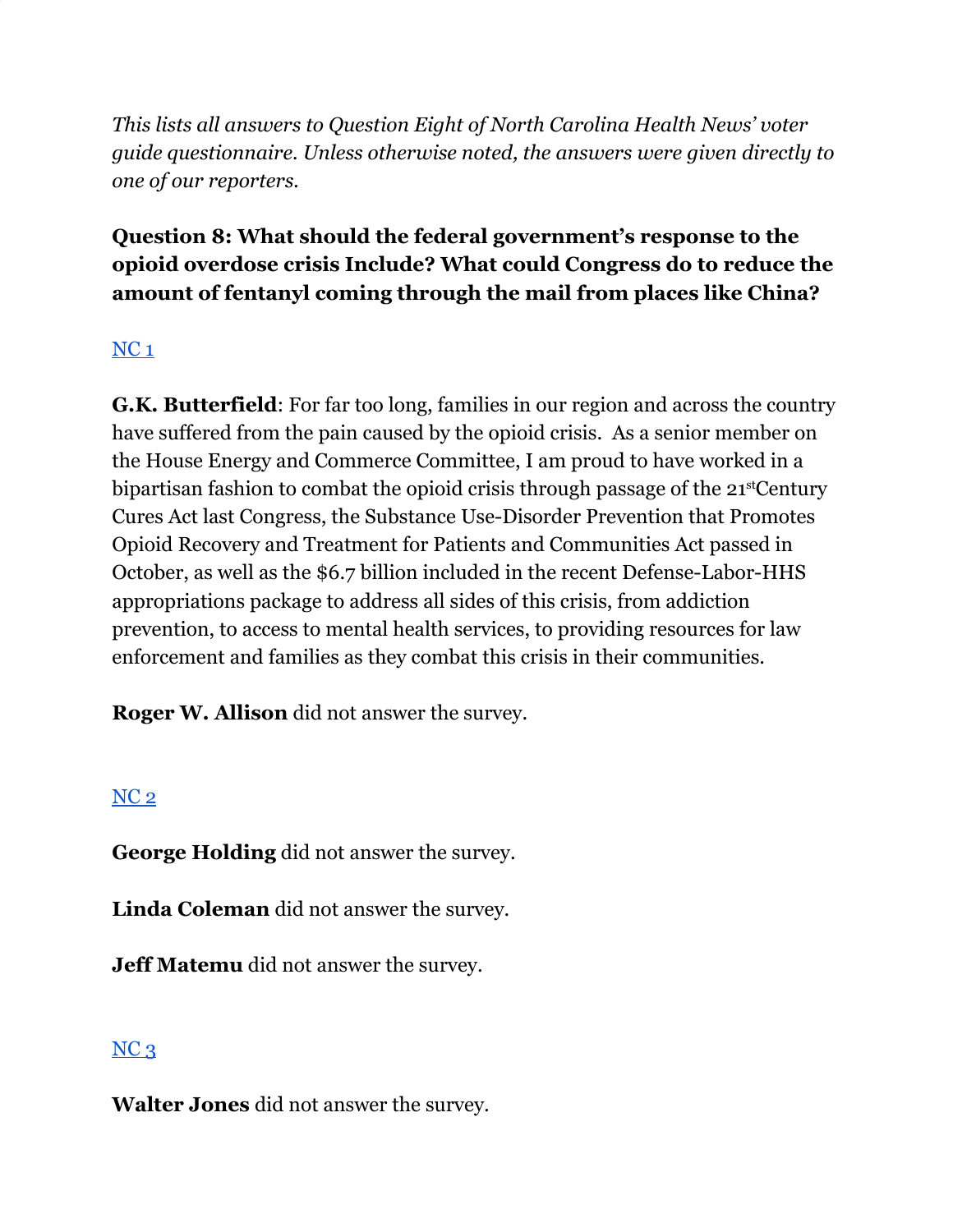#### $NC<sub>4</sub>$  $NC<sub>4</sub>$

**David Price:** Opioid overdose is one of the leading causes of death in the United States, with the CDC estimating that, on average, 115 Americans die every day from an opioid overdose. Deaths from prescription drugs or illicit opioids have quadrupled since 1999, and more Americans now die every year from drug overdoses than they do from motor vehicle accidents. This issue has been particularly important in the state of North Carolina, with some studies suggesting that Wilmington is one of the leading cities in America for opioid abuse.

I have worked with my colleagues on the Appropriations Committee to allocate substantial funding for research and rehabilitation services to diminish the severity of the opioid epidemic. Last Congress, I was in strong support of the Comprehensive Addiction and Recovery Act that President Obama signed into law. CARA is a sweeping package that improves access to naloxone, expands access to medication-assistant treatment for those in recovery, improves treatment for pregnant and postpartum women, and establishes several grant programs to allow states to address the crisis in a unique way.

Congress recently passed H.R. 6, the SUPPORT for Patients and Communities Act, with my support. This bipartisan package of opioid-related provisions included a number of priorities that will expand access to treatment and make long-term progress in addressing the opioid epidemic. It included a provision that strengthens the ability of the FDA to take action against illicit controlled substances coming in through International Mail Facilities, as well as a provision that requires the United States Postal Service to collect electronic information on merchandise arriving in our country, allowing customs officers to screen parcels for fentanyl and other opioids. I'm also proud of the leadership Governor Roy Cooper has displayed to address this crisis, including serving on the President's Commission on Combating Drug Addiction and the Opioid Crisis, and will continue to support his efforts to tackle this challenge.

**Barbara Howe:** I'll sound like a broken record. It's government involvement in the use of prescription drugs that has exacerbated the problems we are currently facing. Doctors and patients should be making healthcare decisions, not politicians and bureaucrats. I have read where France has taken a less regulatory approach to pain meds and they have dramatically decreased opiod deaths. The US should do the same.

**Steve A. Von Loor** did not answer our survey.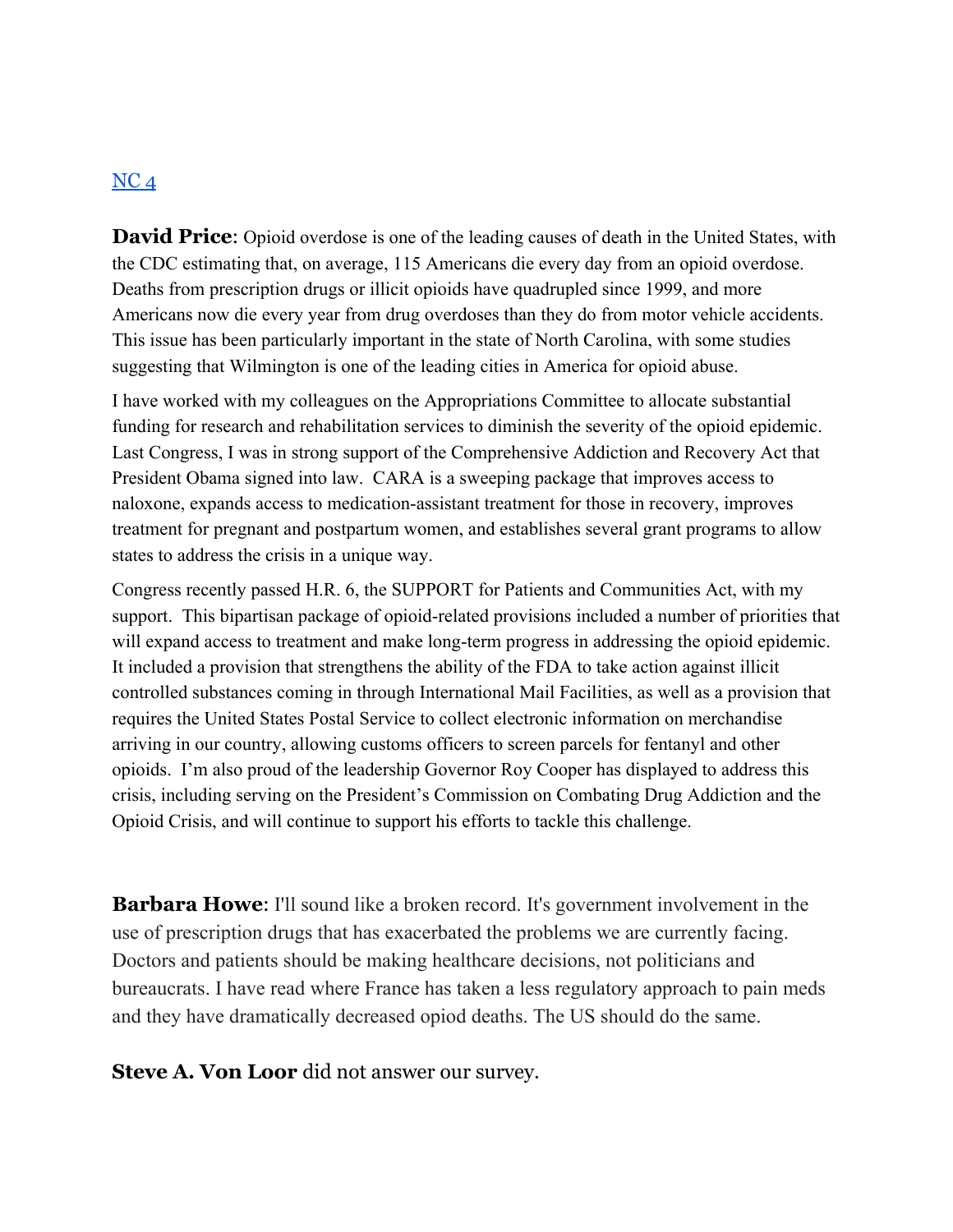# $NC<sub>5</sub>$  $NC<sub>5</sub>$

**Virginia Foxx** did not answer the survey.

**DD Adams:** Lacking a coherent federal plan, many states (9 in 2017) have developed their own responses. The most common elements include: Limiting first fills for opioid naïve patients to five days; regulating pain management clinics; and, enacting Good Samaritan laws to encourage bystanders to call 911 in the event of a potential overdose.

The first role of the federal government should be that of prosecutor. The DOJ, in conjunction with the FDA, should aggressively pursue doctors who over prescribe, pain management clinics that are just fronts for opioid distribution, and manufacturers who have flooded the country. The second role for all levels of government is increasing access to treatment, reducing unmet treatment need, and reducing opioid overdose related deaths through the provision of the full range of prevention, treatment and recovery services for opioid use disorder. While this administration talks about opioids, it is slashing funding sources that help people access treatment for opioid addiction.

#### [NC](https://docs.google.com/document/d/1cAsotr6xS9I-V4NP1ueB3T1dzRsHO07YN2hMv9b4xU0/edit?usp=sharing) 6

**Mark Walker** did not answer our survey.

**Ryan Watts** did not answer our survey.

#### [NC](https://docs.google.com/document/d/1QKoGh33FjmS89YNY1wDfJ6fB9ikH0fC117WjizExMhc/edit?usp=sharing) 7

**David Rouzer** did not answer the survey.

**Dr. Kyle Horton**: Opioid addiction and overdose deaths are a public health crisis, and we need a comprehensive plan to save lives. With expertise as a prescriber whose seen the benefits of opioids for patients, I worked on federal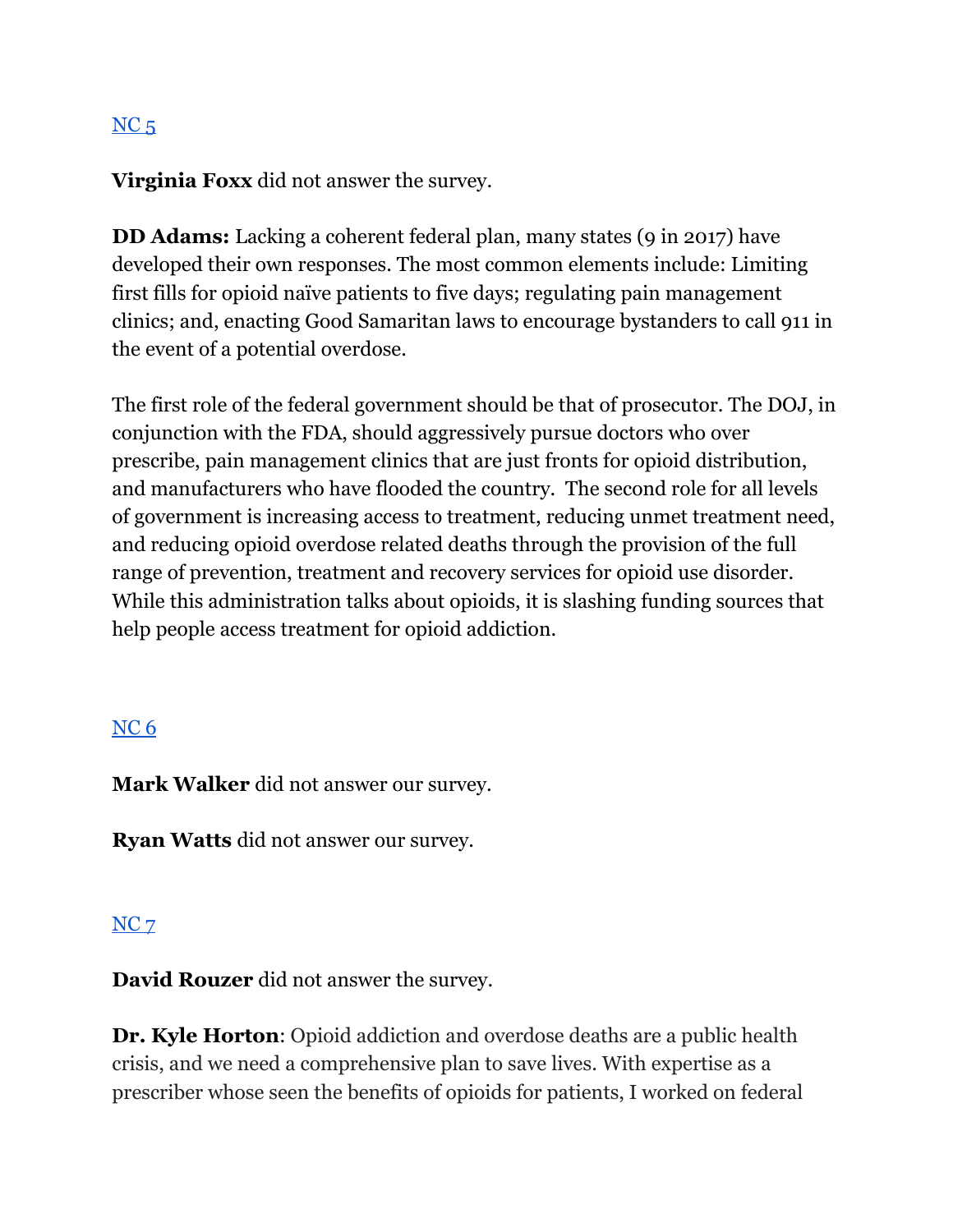opiate safety legislation that passed and that has effectively reduced deaths and improved pain management within the Veterans Affairs health care system. We need to end the stigma that keeps folks from getting needed care, enforce federal mental health and substance abuse parity, and protect those with pre-existing conditions. We need to expand Medicaid, which covers roughly one fourth of mental health and one fifth of substance abuse care. The federal government should invest in Law Enforcement Assisted Diversion programs and make opioid reversal agents, like Narcan, readily available to first responders so we can save lives, while knowing that we can't arrest our way out of a drug crisis. We need to incentivize provider education on safe use of opioids and invest in better nationwide tracking and reporting systems to identify trafficking. Federally, we also need to ensure evidence-based, medication-assisted treatment for addicts is available in underserved and rural areas. It's also time to hold the biggest pharmaceutical companies accountable who've contributed to this crisis.

### [NC](https://docs.google.com/document/d/1cAsotr6xS9I-V4NP1ueB3T1dzRsHO07YN2hMv9b4xU0/edit?usp=sharing) 8

**Richard Hudson** did not answer our survey.

**Frank McNeill** did not answer our survey.

### [NC](https://docs.google.com/document/d/1cAsotr6xS9I-V4NP1ueB3T1dzRsHO07YN2hMv9b4xU0/edit?usp=sharing) 9

**Mark Harris**: There has been a bill that was passed recently that put a large sum of money toward the opioid crisis primarily in making sure that we go after these individuals that are perpetrating this massive problem [by] over prescribing, and folks are overusing them. It's a very difficult balance, because unfortunately, the actions of people who have abused the system now has caused a bit of a reaction that is causing individuals who are in serious pain […] to find it far more difficult to get the treatment and the help that they need. I do think that there's a balancing act that needs to be done.

But I think we need to come back to educating people and do a better job of educating young people on the risks. Not only young people, but all people: educating them in how the use of opioids for a simple surgery recovery gets out of hand if they're not careful. I've met plenty of people on the campaign trail, and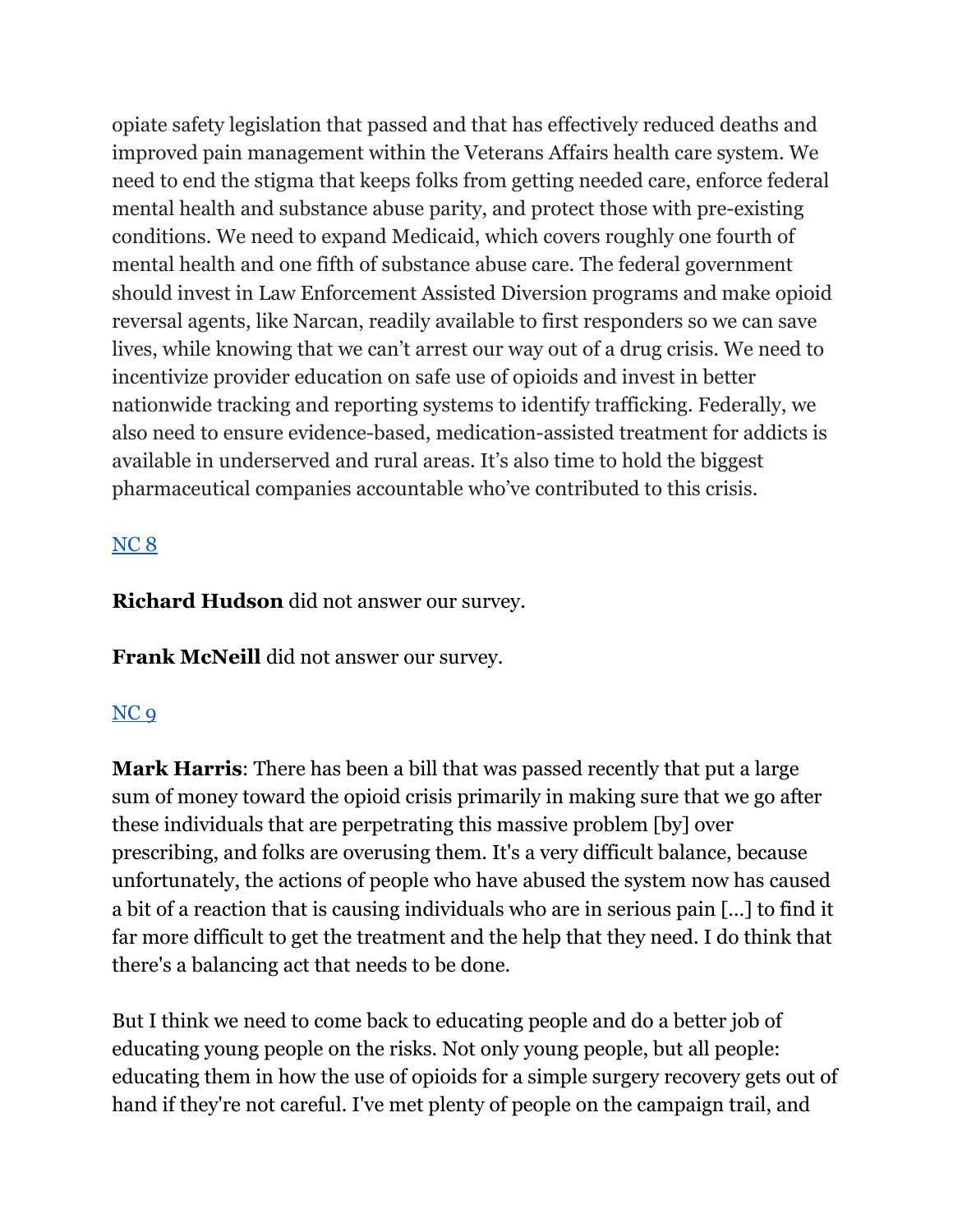frankly, plenty of people throughout 30 years as a pastor who have fallen into the trap. It's very sad, very sad, when that happens. I think we do need to do a better job of educating people on the dangers of use and abuse of opioids.

**Dan McCready**: No family in North Carolina is immune from the opioid crisis. We need leaders to work in a comprehensive manner on prevention, treatment and recovery, and enforcement. The Chinese are doing too little to stop the exportation of fentanyl, and we're paying the price. I support the President's desire to hold China accountable and make them pay a real price if they keep allowing the exportation of these dangerous drugs.

**Jeff Scott**: Opioids are a legitimate pain-management tool and prescriptions must not be prohibited. Mismanaged pain due to bureaucratic meddling causes needless suffering. Pain patients are pushed into the black market for heroin and fentanyl, which creates even more human costs. Congress can reduce the death and suffering by respecting the sanctity of the doctor-patient relationship. Communities equipped with resources to treat addiction are far more likely to result in positive outcomes for addicts than jail.

The Federal Government's response to any crisis should be to understand the facts. They must be realistic about what they can achieve under the limitations of federal power. Congress is keenly aware of the consequences of the infantile strategy of prohibition. To declare war on a substance, whether it's cannabis or opioids, is to launch a costly and constant attack on our legal institutions. The drug wars are the major contributor to mass incarceration, expanded sentences, asset forfeiture, and violent raids.

# [NC](https://docs.google.com/document/d/1EwcDTcuh6JGaw8mrxqMd1mif60VC1AoJttBCXQFIKtA/edit?usp=sharing) 10

**Patrick McHenry** did not answer our survey.

**David Wilson Brown**: I think that we have to have a national conversation about how to look at options for pain management [and] potentially even have sections of our medical establishment set up specifically to work through those options with the patient. [Doctors need] to not leap to the opioids option, especially as we understand how addictive it is.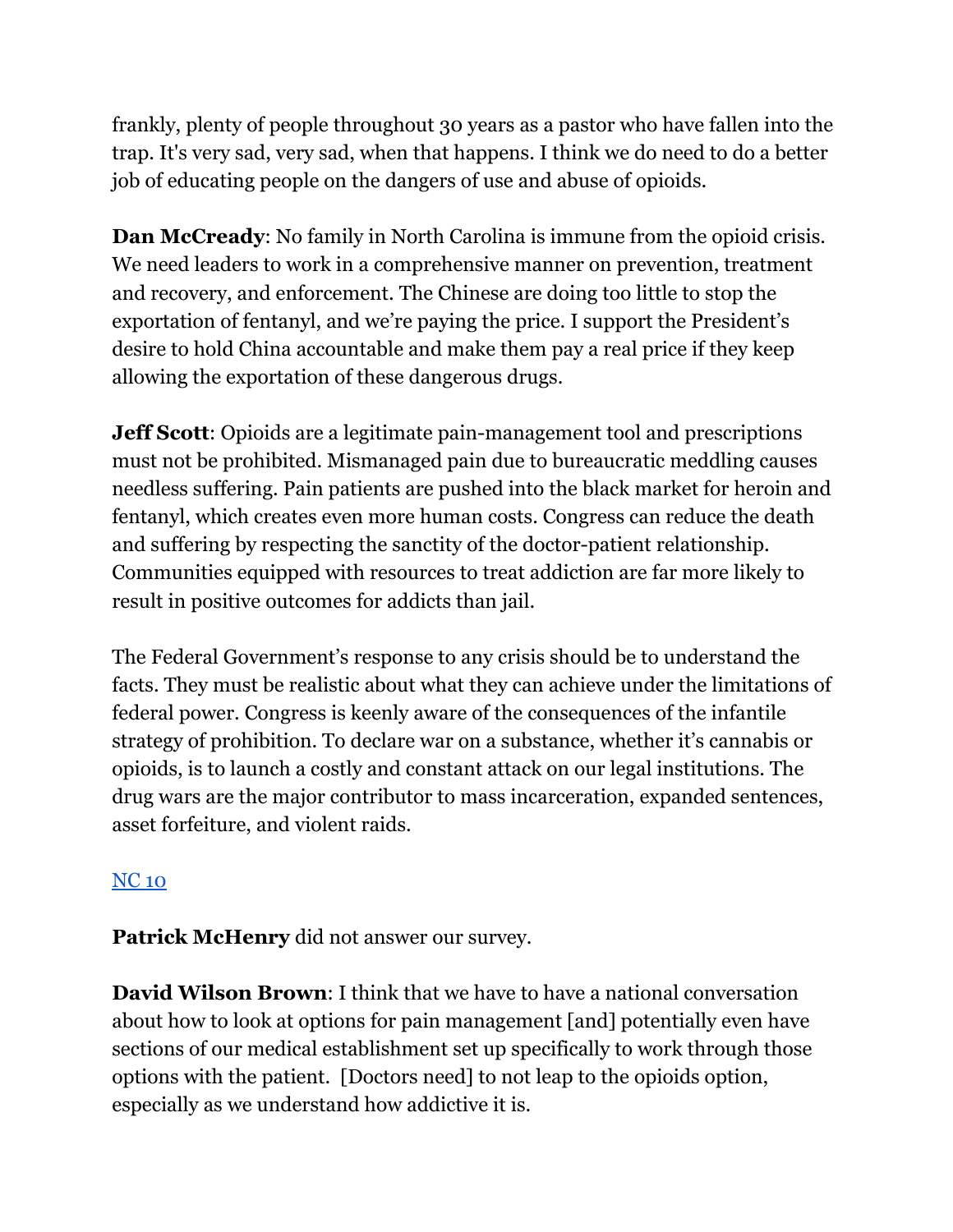We have to get away from doctors so freely prescribing them. I had my appendix out, and I certainly didn't need the amount of medicine that I was prescribed for aftercare. I'm not bashing my doctor; I'm sure they were following protocols. But it's ludicrous the amount that we as a nation end up with overall. That's added to a lot of the availability and the resale. We know it leads to the harder stuff, but because we treat prescription medicines in a different way that we look at illegal drugs, it's much more acceptable for people to have access to these drugs.

We have to look at options. I'm very open to medical cannabis being more openly prescribed, getting the federal government to reschedule marijuana and get out of the way of states implementing their versions of medical marijuana or even adult recreational use. I'm not saying it's the answer, but I certainly think it's something we need to look at: these more natural, accessible ways that have been taken out of the playbook.

# [NC](https://docs.google.com/document/d/1EwcDTcuh6JGaw8mrxqMd1mif60VC1AoJttBCXQFIKtA/edit?usp=sharing) 11

**Mark Meadows** did not answer our survey.

**Clifton B. Ingram** did not answer our survey.

**Phillip Price**: Back to healthcare, the expansion of Medicaid and then ultimately going to a Medicare for All system would provide funding for opioid addiction treatment. Perhaps a national prescription registry where the information of where and when someone fills a prescription of opioids is known across state lines so that people can't just bounce around to doctor to doctor and get prescriptions filed to either abuse them themselves or sell them.

I believe medical marijuana will pay a role in figuring out the opioid addiction problem. It could be an alternative for pain management where people are now taking the opioids for pain management which is additive and deadly. Opioids will stop your heart and kill you whereas marijuana and cannabis will never do that. It's not addictive and it will never stop your heart.

# [NC](https://docs.google.com/document/d/1EwcDTcuh6JGaw8mrxqMd1mif60VC1AoJttBCXQFIKtA/edit?usp=sharing) 12